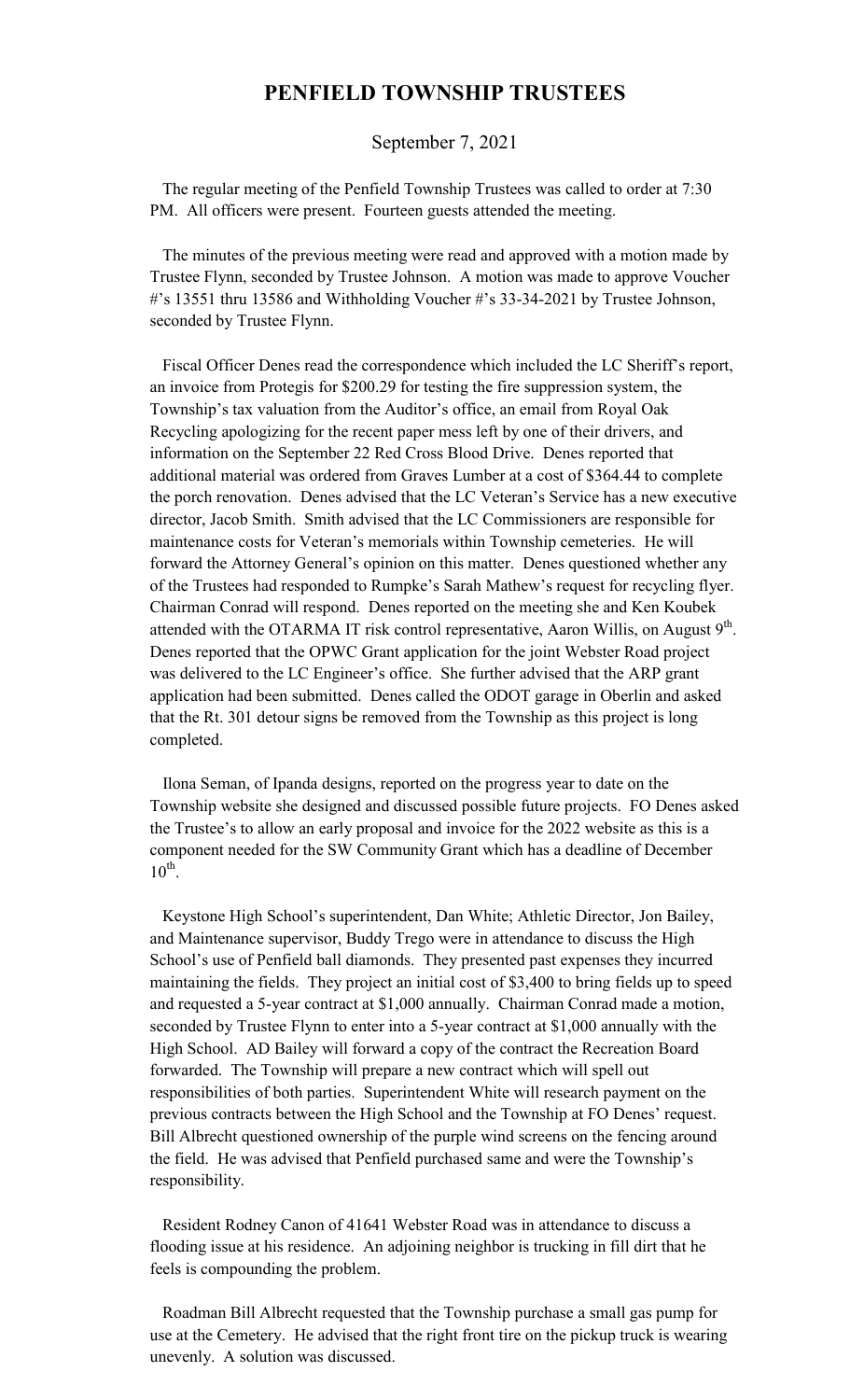Resident Rachael Duling was in attendance and expressed an interest in getting involved with the Community.

Resident Jerry Rathwell was in attendance to show interest in the Township.

 Recreation Board Chair Theresa Seman reported that they purchased equipment for future movie nights at a cost far less that rental costs. She also reported that Treasurer Keri Gordon procured a sign for the Board to advertise their events on. The Recreation Board would like to host Santa at the December 4<sup>th</sup> Community Concert in the Town Hall. Discussion was held with Trustees and the PHS who sets up a display in the Town Hall in conjunction with the concert. It was decided by all that this would work and be a lovely addition.

 Assistant Hall Coordinator Tom Seman asked if language could be added to the hall rental contracts regarding deposit and rental of the television in the Town Hall and the projector and screen in the Community Room.

PHS secretary Jackie Johnson reminded all of their garage sale from 9/16 thru 9/18,

 PHS president Bill Kies requested permission from the Trustees to place an outhouse from the late 1800's by the Schoolhouse. The outhouse would be secured and nonfunctional and would add to the Schoolhouse period display. Permission was granted. FO Denes will check on insurance requirements. FO Denes questioned whether a final decision had been made to move the school bell from Penfield Elementary back to the schoolhouse. Discussion was held and permission was granted for the move.

 Zoning Secretary Linda Albrecht reminded all of a Zoning Commission hearing on September  $15<sup>th</sup>$  at 7 PM to update the portion of the Zoning Resolution that pertains to ponds.

 Zoning Inspector Brett Linden reported that Jacob Linden submitted the hours worked on tuck pointing the Cemetery building for his community service requirement. Linden advised that it is time to start conditional use permit renewals and questioned whether a renewal application should be sent to the tower property owners. Linden fielded a call from Matt Isgrigg, of Allstate Insurance Company, regarding the Township's participation in the Ohio Demo Fund for the Lander's fire insurance claim. FO Denes also received a call from Matt regarding this matter. Discussion was held and Denes advised that the Township had held money from an insurance company in escrow for a previous fire claim, but there was no involvement with the Ohio Demo Fund. Linden reported finding a pool that had been installed without securing a permit during his Township inspection and will follow up. Linden issued three permits in August, one for a new home.

 Trustee Flynn thanked the volunteers that worked on Dumpster Day as well as PHS for the lunch they provided. Flynn is working with the LC Sheriff's office to get one of their vehicles displayed at Penfield Day. Flynn fielded a call from resident Karen Cassell regarding a field tile that has been plugged by a neighbor causing flooding. The Trustees will inspect this tile. Flynn advised that the Keystone Youth Football steak fry will be setting up Friday night for their Saturday fund raiser.

 Trustee Johnson reported that he and Bill Kies had installed a new catch basin. Johnson reported that Netflix was in the Cemetery Saturday to film. No certificate of liability was forwarded by Netflix. EMSNET will repair a catch basin that is causing water backup on adjoining property. Johnson reported that two cremains inurnments were held and one burial. Johnson shared a thank you note from Christopher Sattelmaier for the Township allowing him to fulfill his Community Service requirement by helping with Township projects. The KEY Collaborative will hold another produce pickup on Saturday. Johnson advised that SLCAD continues to